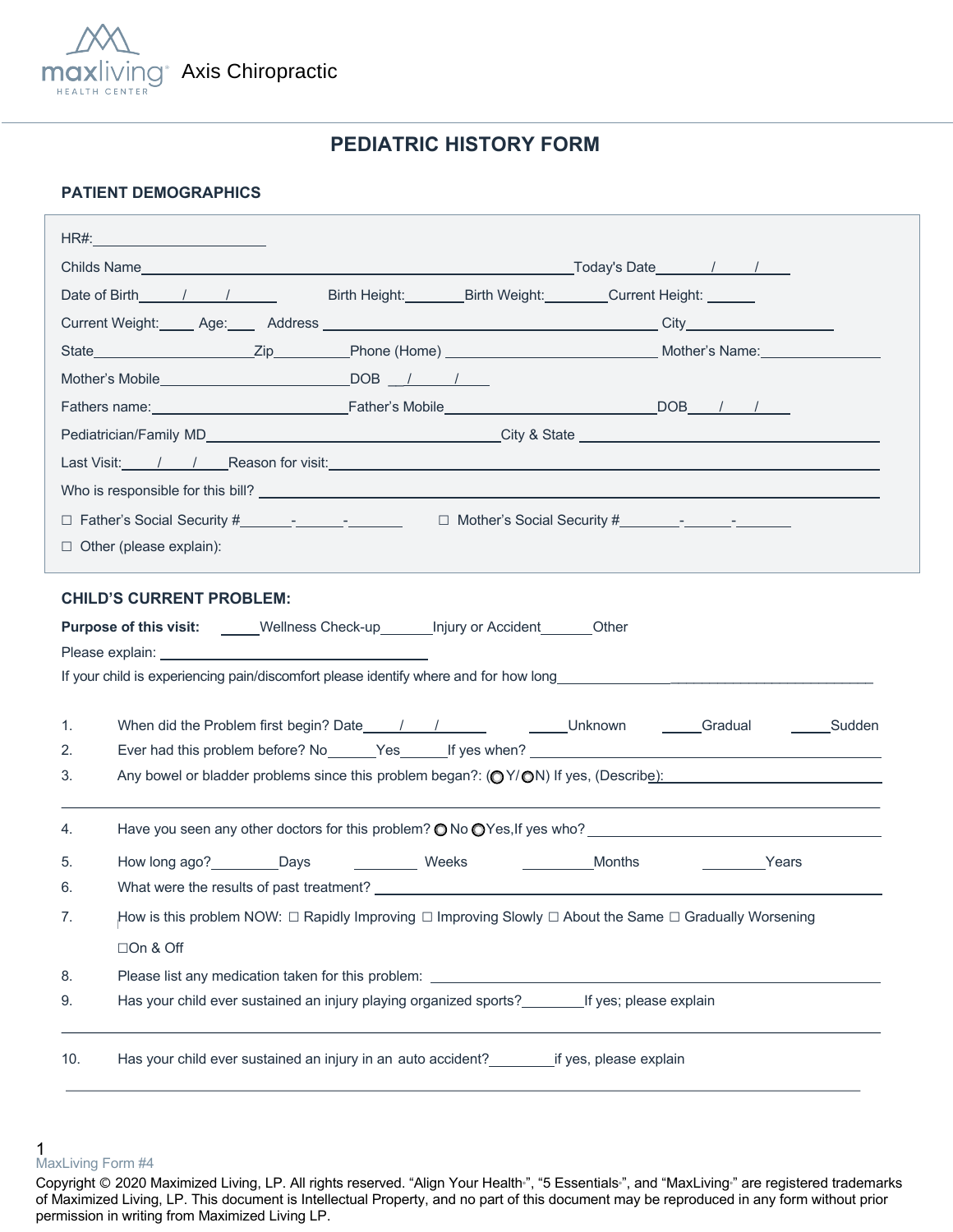

### **HAS YOUR CHILD EVER SUFFERED FROM:** mark **Y** for YES or **N** for NO

 Headaches **Dizziness Fainting**  Seizures/Convulsions Heart Trouble Chronic Earaches Sinus Trouble **Scoliosis**  Bed Wetting Fall in baby walker Fall off bicycle Fall from changing table

Orthopedic Problems Neck Problems Arm Problems Leg Problems Joint Problems Backaches Poor Posture Anemia Colic Fall from bed or couch Fall from high chair Fall off monkey bars

Digestive Disorders Poor Appetite Stomach Ache Reflux Constipation Diarrhea Hypertension Colds/Flu Broken Bones Fall from crib Fall off slide Fall off skateboard/skates Behavioral Problems ADD/ADHD Ruptures/Hernia Muscle Pain Growing Pains Allergies to Asthma Walking Trouble Sleeping Problems Fall off swing Fall down stairs Other:

#### I understand that I am directly and fully responsible to this office for all fees associated with chiropractic care my child receives.

The risks associated with exposure to x-rays and spinal adjustments have been explained to me to my complete satisfaction, and I have conveyed my understanding of these risks to the doctor. After careful consideration I do hereby request and authorize imaging studies and chiropractic adjustments for the benefit of my minor child for whom I have the legal right to select and authorize health care services on behalf of. I hereby request and authorize this office to administer healthcare as deemed necessary to my dependent minor child. This authorization also extends to include diagnostic imaging, laboratory and other testing at the doctor's discretion.

 $\Box$  Under the terms and conditions of my divorce, separation or other legal authorization, the consent of a spouse/former spouse or other guardian is not required. If my authority to so select and authorize this care should change in any way, I will immediately notify this office.

Parent or Legal Guardian's Signature Date Date

Doctor Signature Date

2 MaxLiving Form #4

Copyright © 2020 Maximized Living, LP. All rights reserved. "Align Your Health<sub>"</sub>, "5 Essentials<sub>"</sub>, and "MaxLiving<sub>"</sub> are registered trademarks of Maximized Living, LP. This document is Intellectual Property, and no part of this document may be reproduced in any form without prior permission in writing from Maximized Living LP.